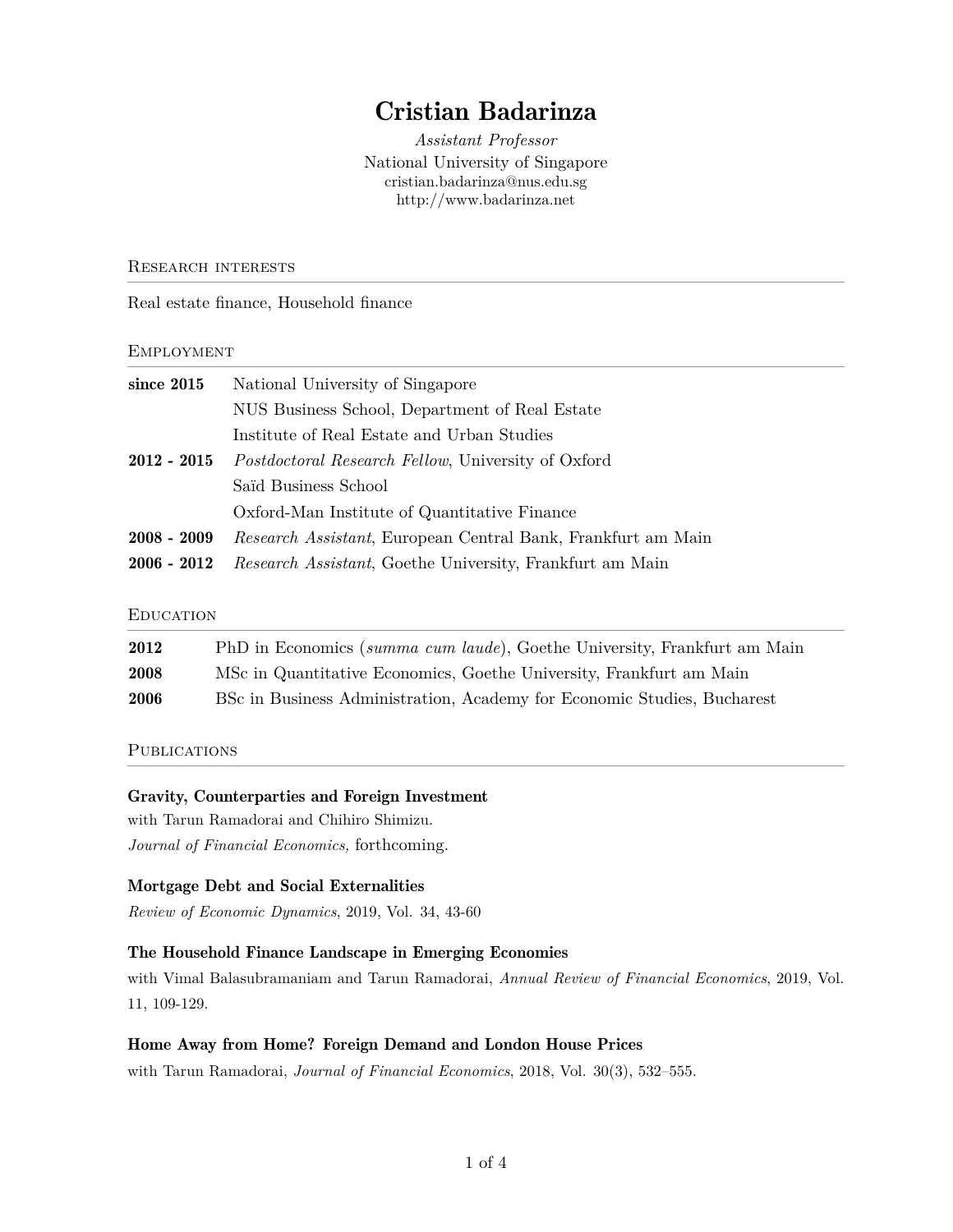## What Calls to ARMs? International Evidence on Interest Rates and the Choice of Adjustable-Rate Mortgages

with John Y. Campbell and Tarun Ramadorai, *Management Science*, 2018, Vol. 64(5), 2275–2288.

#### The Indian Household Finance Landscape

with Vimal Balasubramaniam and Tarun Ramadorai, *India Policy Forum*, 2017, Vol. 13, 1–55.

#### International Comparative Household Finance

with John Y. Campbell and Tarun Ramadorai, *Annual Review of Economics*, 2016, Vol. 8, 111–144.

## Working Papers

#### Reference Dependence in the Housing Market

with Steffen Andersen, Lu Liu, Julie Marx and Tarun Ramadorai. Conditionally accepted. *American Economic Review.*

## The Effectiveness of Collateral Tightening Policy

with Sumit Agarwal and Wenlan Qian. *Presentations:* NBER EASE Conference, Singapore; ABFER Specialty Meeting, Singapore; Financial Intermediation Research Society, Barcelona.

## The Informational Role of Housing Market Liquidity

*Presentations:* Saïd Business School; Oxford-Man Institute of Quantitative Finance; Bank of England; University of Southern Denmark; AEA/AREUEA Meetings, San Francisco, USA.

## Long-Run Discounting: Evidence from the UK Leasehold Valuation Tribunal

with Tarun Ramadorai.

## Policy Papers

## Information Flows and Disagreement

with Marco Gross. *ECB Working Paper No. 1475/2012. Presentations:* Federal Reserve Bank of New York; Centre for European Economic Research, Mannheim.

Macroeconomic Vulnerability and Disagreement in Expectations with Marco Buchmann. *ECB Working Paper No. 1407/2011.*

News and Policy Foresight in a Macro-Finance Model of the US with Emil Margaritov. *ECB Working Paper No. 1313/2011. Presentation:* Goethe University, Frankfurt am Main.

Inflation Perceptions and Expectations in the Euro Area: The Role of News with Marco Buchmann. *ECB Working Paper No. 1088/2009.*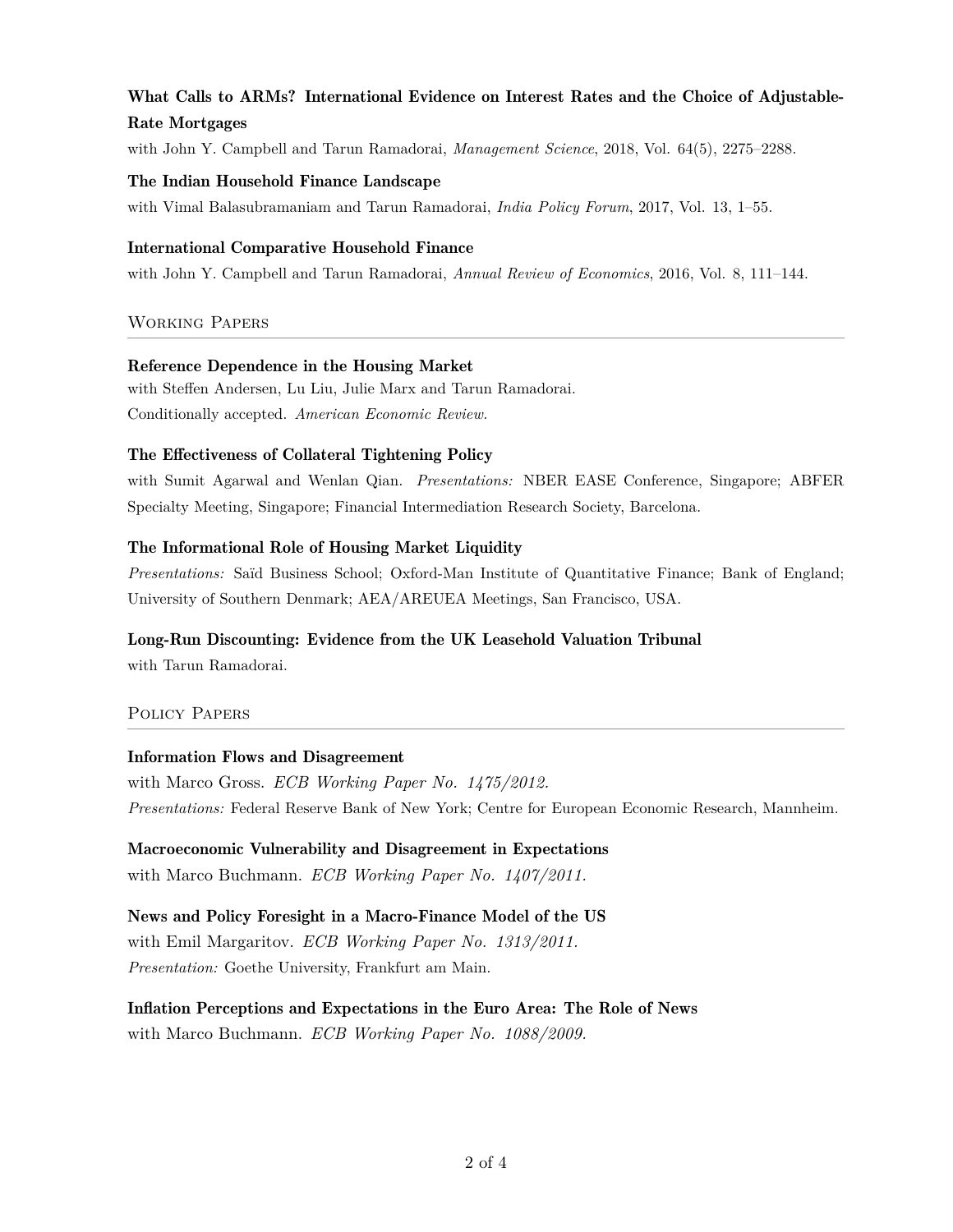| 2020-2021     | <b>Portfolio and Asset Management</b>                    |
|---------------|----------------------------------------------------------|
|               | RE5006. MSc and MBA Program, NUS                         |
|               | Computational Thinking and Programming for Real Estate   |
|               | RE2708. Core BA module in Real Estate, NUS               |
|               | <b>Executive Certificate in Real Estate Finance</b>      |
|               | Portfolio Management module                              |
|               | <b>SLA Executive Program</b>                             |
|               | Property Management module                               |
| $2016 - 2019$ | <b>Research Methodology for Real Estate</b>              |
|               | RE6004. Core module in PhD Program, NUS                  |
|               | <b>Real Estate Finance</b>                               |
|               | GEK2013. Undergraduate university-wide course, NUS       |
|               | <b>Fundamentals of Real Estate Appraisal</b>             |
|               | GEM2000. Undergraduate university-wide course, NUS       |
|               | Topics in Real Estate (Summer Program)                   |
|               | RE4203. Undergraduate BA module, NUS                     |
| $2013 - 2014$ | <b>Asset Pricing.</b> Teaching Assistant                 |
|               | MSc Program in Financial Economics, University of Oxford |
| $2010 - 2012$ | <b>Advanced Macroeconomics.</b> Teaching Assistant       |
|               | PhD and MSc Programs in Economics, Goethe University     |
| $2011 - 2012$ | <b>Macroeconomics.</b> Teaching Assistant                |
|               | BSc Program in Economics, Goethe University              |
| 2011          | <b>Household Finance Research Seminar</b>                |
|               | BSc Program in Economics, Goethe University              |
| $2009 - 2011$ | <b>Static Optimization</b>                               |
|               | PhD Program in Economics, Goethe University              |

## TEACHING AWARDS

| $2019 - 2020$ | SDE Annual Teaching Excellence Award             |
|---------------|--------------------------------------------------|
|               | NUS Annual Teaching Excellence Award             |
|               | 2018 - 2019 SDE Annual Teaching Excellence Award |

#### Media coverage

"What Venezuelan savers can teach everyone else", The Economist, *19 July 2018*

"Foreign buyers push up global house prices", The Economist, *11 March 2018*

"Investor's Chronicle: The global savings glut", Financial Times, *11 August 2017*

"Using FinTech for financial inclusion", LiveMint, *11 July 2017*